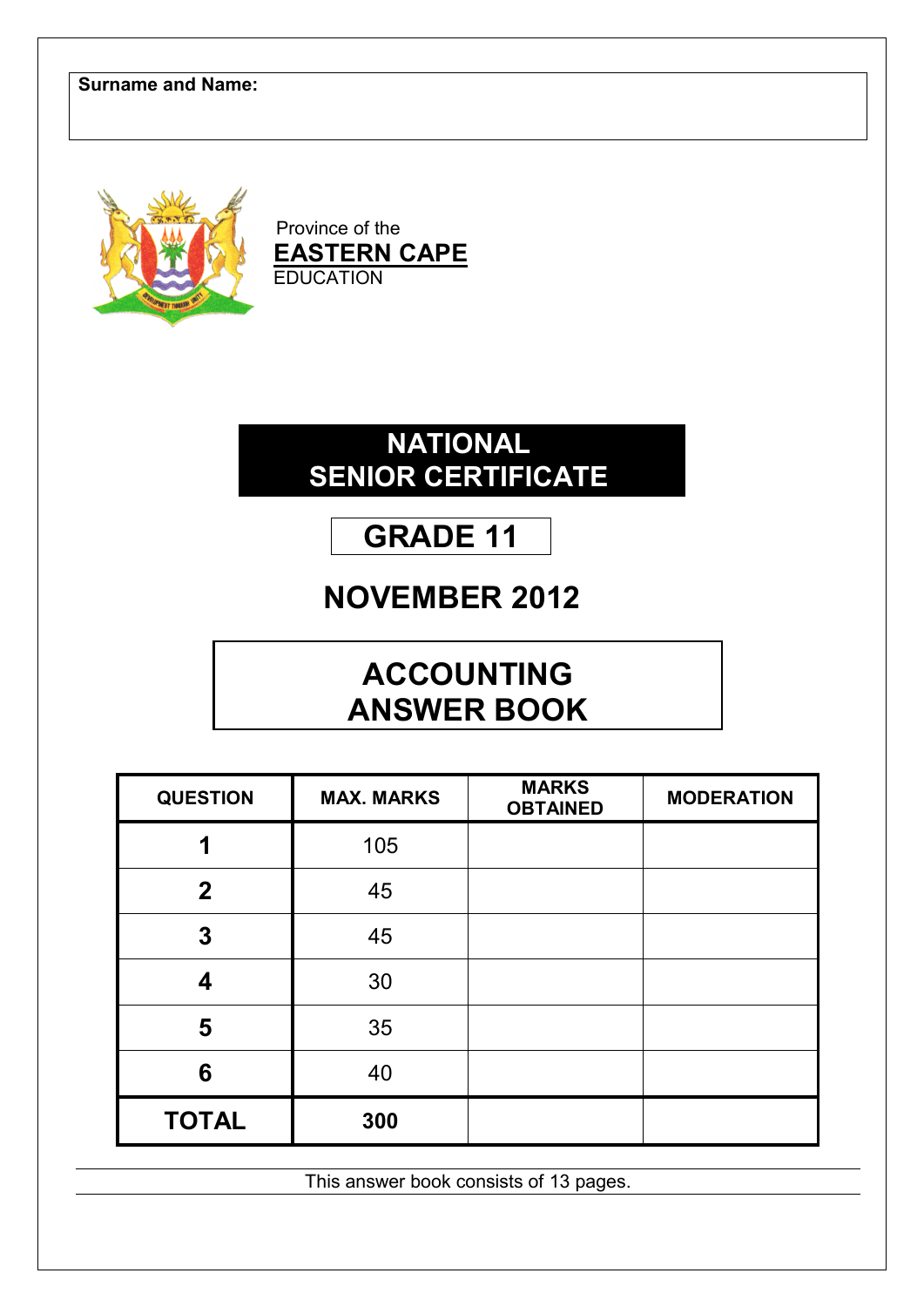**PARTNERSHIPS (105 marks ; 63 minutes)**

| 1.1 | <b>MATCHING ITEMS</b> |  |
|-----|-----------------------|--|
|     | 1.1.1                 |  |
|     | 1.1.2                 |  |
|     | 1.1.3                 |  |
|     | 1.1.4                 |  |
|     | 1.1.5                 |  |

#### 1.2 JJ STORES

#### **INCOME STATEMENT FOR THE YEAR ENDED 29 FEBRUARY 2012**

| <b>Sales</b>                                    |         |
|-------------------------------------------------|---------|
| <b>Cost of Sales</b>                            |         |
| <b>GROSS PROFIT</b>                             |         |
| <b>Other Operating Income</b>                   |         |
| Rent Income                                     |         |
| Discount received                               |         |
|                                                 |         |
|                                                 |         |
|                                                 |         |
| <b>GROSS INCOME</b>                             |         |
| <b>Operating Expenses</b>                       |         |
| <b>Consumable Stores</b>                        |         |
| Insurance                                       |         |
| Salaries and Wages                              |         |
| Stationery                                      |         |
| Water and Electricity                           |         |
| <b>Bad Debts</b>                                |         |
| <b>Sundry Expenses</b>                          |         |
|                                                 |         |
|                                                 |         |
|                                                 |         |
|                                                 |         |
| <b>OPERATING PROFIT</b>                         |         |
| Interest Income                                 |         |
| Net Profit before Interest expense/Finance cost |         |
|                                                 |         |
| <b>NET PROFIT FOR THE YEAR</b>                  | 240 000 |
|                                                 |         |
|                                                 |         |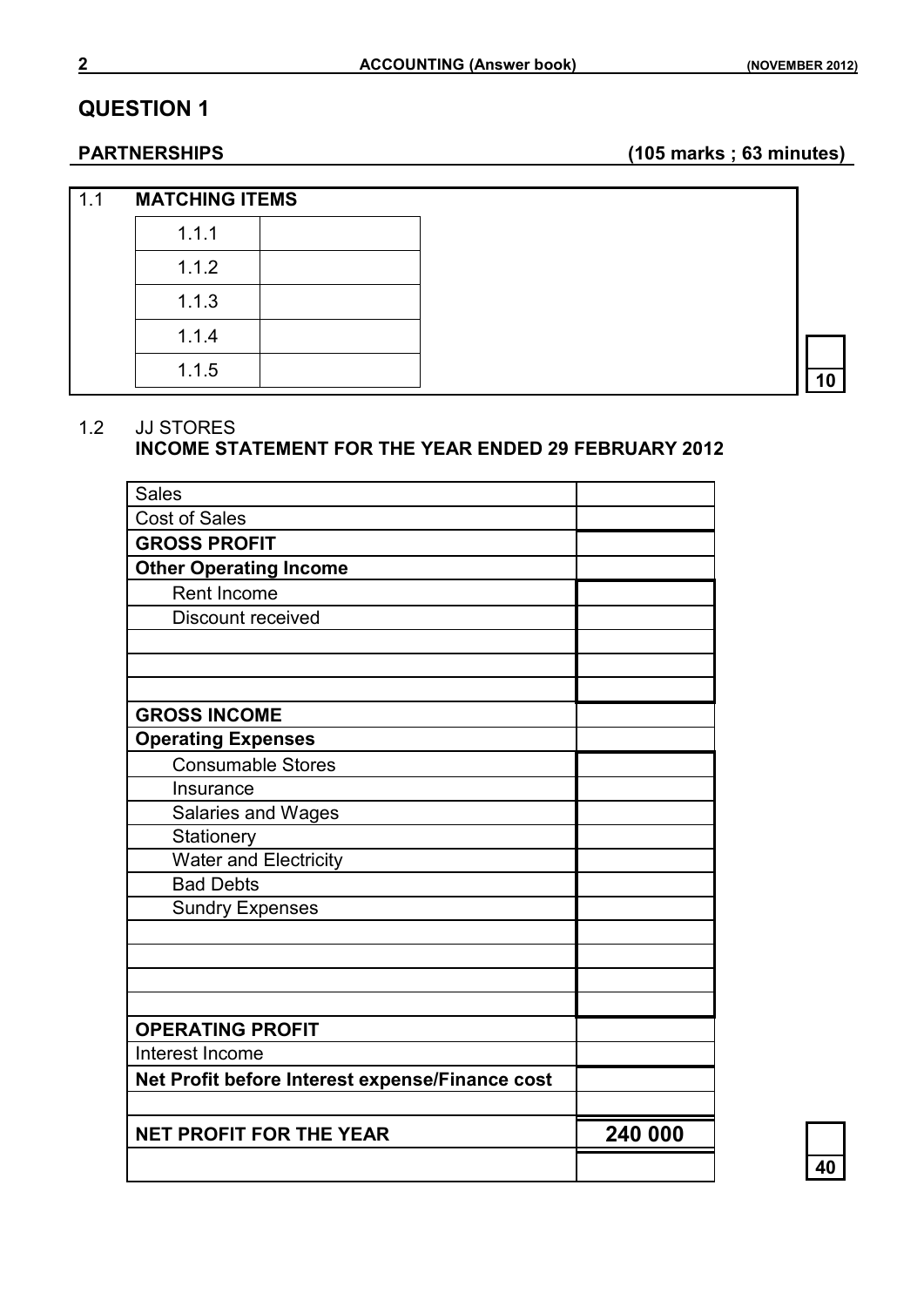#### 1.3 **NOTES TO THE BALANCE SHEET**

#### 1.3.1 TRADE AND OTHER RECEIVABLES

#### *\*Use the format taught at your school.*

| 1.3.2 CURRENT ACCOUNTS     | <b>JAKOB</b> | <b>JULIES</b> | <b>TOTAL</b> |    |
|----------------------------|--------------|---------------|--------------|----|
|                            |              |               |              |    |
|                            |              |               |              |    |
| <b>Salaries</b>            | 90 000       | 86 600        | 176 600      |    |
| <b>Interest on Capital</b> |              |               |              |    |
|                            |              |               |              |    |
|                            |              |               |              |    |
|                            |              |               |              |    |
|                            |              |               |              |    |
|                            |              |               |              |    |
|                            |              |               |              |    |
|                            |              |               |              | 21 |

| 1.4 | Comment on the LIQUIDITY position of this business. Quote TWO relevant<br>ratios to support your comment. |    |
|-----|-----------------------------------------------------------------------------------------------------------|----|
|     |                                                                                                           |    |
|     |                                                                                                           |    |
|     |                                                                                                           |    |
|     |                                                                                                           |    |
|     |                                                                                                           |    |
|     |                                                                                                           |    |
|     |                                                                                                           |    |
|     |                                                                                                           |    |
|     |                                                                                                           |    |
|     |                                                                                                           | R. |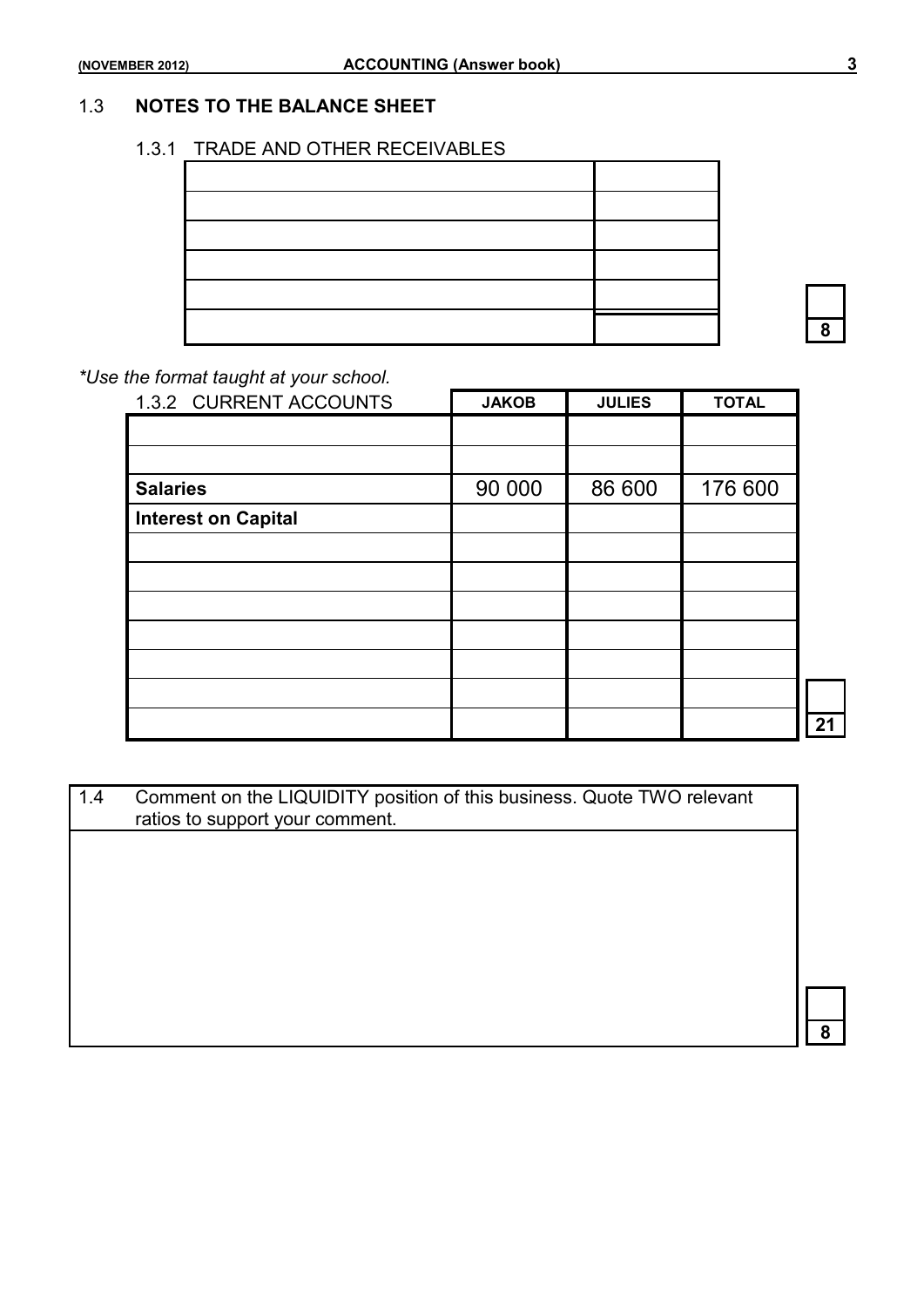**4**

**6**

| 1.5 | Calculate the total earnings of partner Jakob. (Show workings). |
|-----|-----------------------------------------------------------------|
|     |                                                                 |
|     |                                                                 |
|     |                                                                 |
|     |                                                                 |
|     |                                                                 |
|     |                                                                 |
|     |                                                                 |
|     |                                                                 |

| 1.6 | Calculate the return on investment of partner Julies. Should he be satisfied<br>with this return? Elaborate. |   |
|-----|--------------------------------------------------------------------------------------------------------------|---|
|     |                                                                                                              |   |
|     |                                                                                                              |   |
|     |                                                                                                              |   |
|     |                                                                                                              |   |
|     |                                                                                                              |   |
|     |                                                                                                              | 8 |

| 1.7 | Julies is concerned about the total drawings of Jakob. Explain why you think it |
|-----|---------------------------------------------------------------------------------|
|     | bothers him, and provide TWO suggestions on how he can address this             |
|     | concern.                                                                        |

*Explanation:*

*Suggestions:*

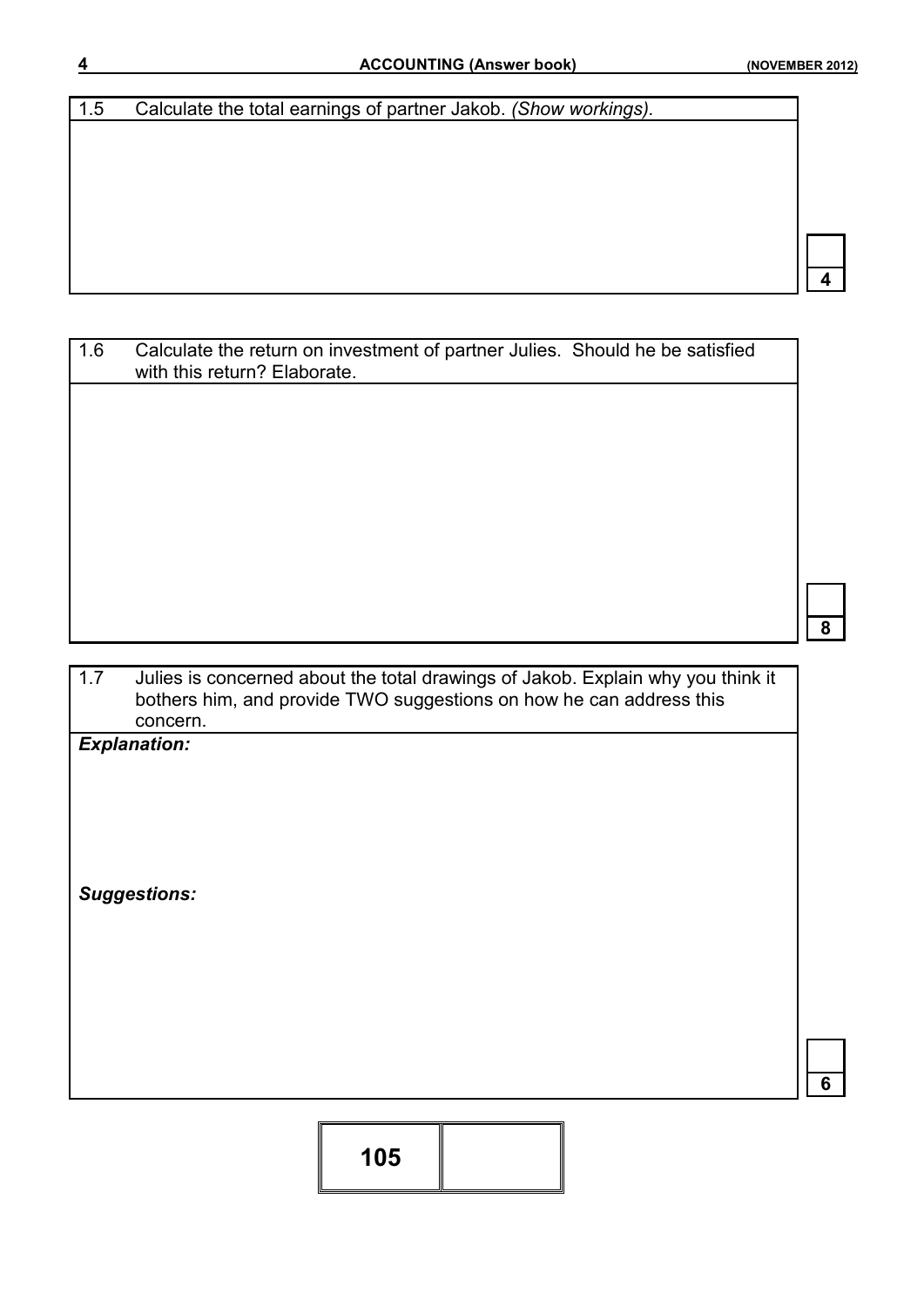#### **MANUFACTURING CONCERNS (45 marks ; 27 minutes)**

| 2.1 |       |  |  |
|-----|-------|--|--|
|     | 2.1.1 |  |  |
|     | 2.1.2 |  |  |
|     | 2.1.3 |  |  |
|     | 2.1.4 |  |  |
|     |       |  |  |

| 22 | FACTORY OVERHEAD COSTS (MANUFACTURING OVERHEADS) |  |
|----|--------------------------------------------------|--|
|    |                                                  |  |
|    |                                                  |  |
|    |                                                  |  |
|    |                                                  |  |
|    |                                                  |  |
|    |                                                  |  |
|    |                                                  |  |
|    |                                                  |  |
|    |                                                  |  |
|    |                                                  |  |
|    |                                                  |  |

| 2.3 | Calculate the selling price per cartridge.<br>Hint: Calculate the number of units sold first. |  |
|-----|-----------------------------------------------------------------------------------------------|--|
|     |                                                                                               |  |
|     |                                                                                               |  |
|     |                                                                                               |  |
|     |                                                                                               |  |
|     |                                                                                               |  |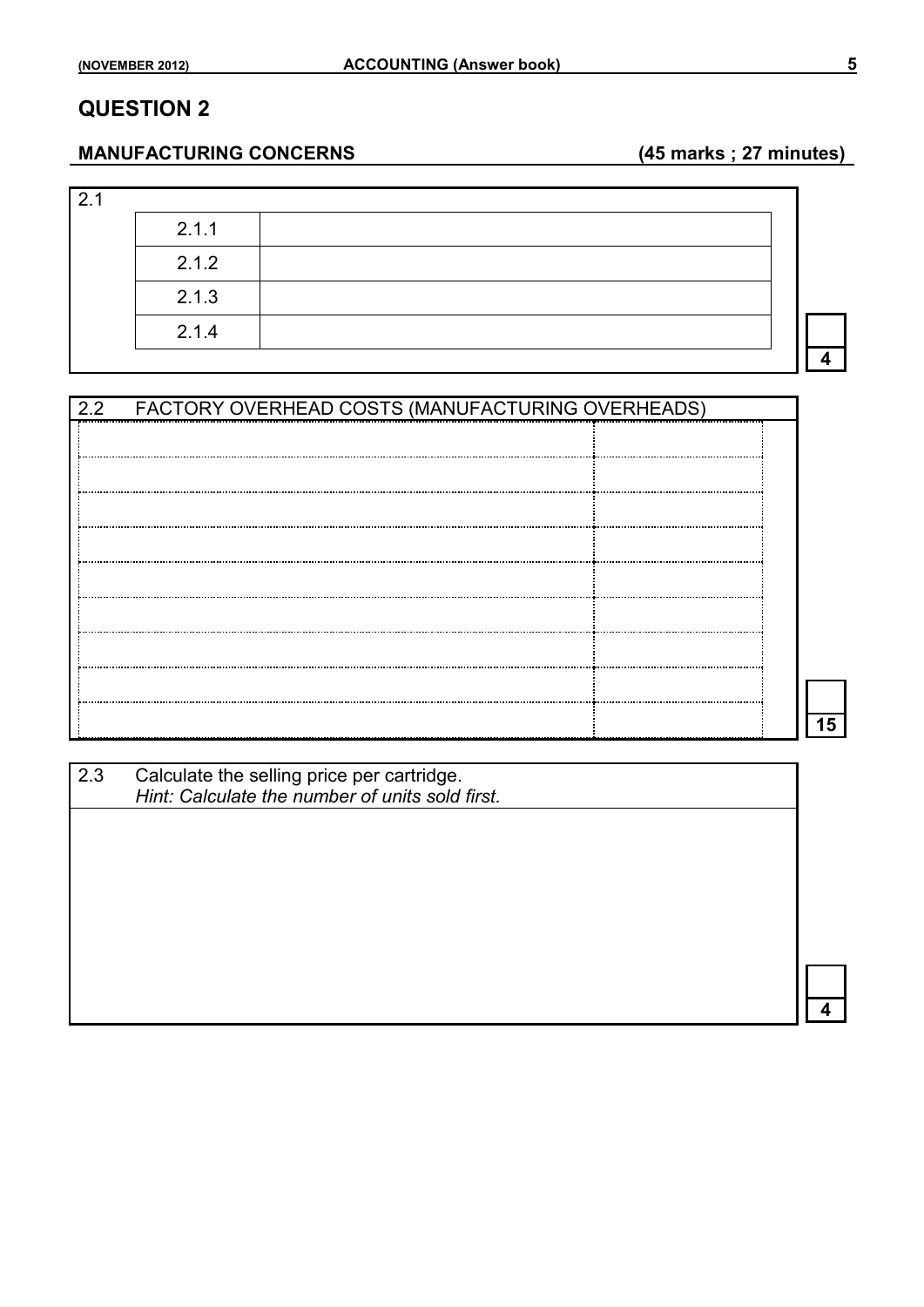# 2.4 **GENERAL LEDGER OF GAUTENG MANUFACTURERS WORK IN PROCESS STOCK ACOUNT**

**7**

#### **FINISHED GOODS STOCK ACCOUNT**

**6**

2.5 Calculate the number of units Vusi had to produce in order to break even.

**5**

**4**

| 2.6 | Explain the usefulness of the break-even analysis, and comment on the level of<br>production achieved by Vusi. |  |
|-----|----------------------------------------------------------------------------------------------------------------|--|
|     |                                                                                                                |  |
|     |                                                                                                                |  |
|     |                                                                                                                |  |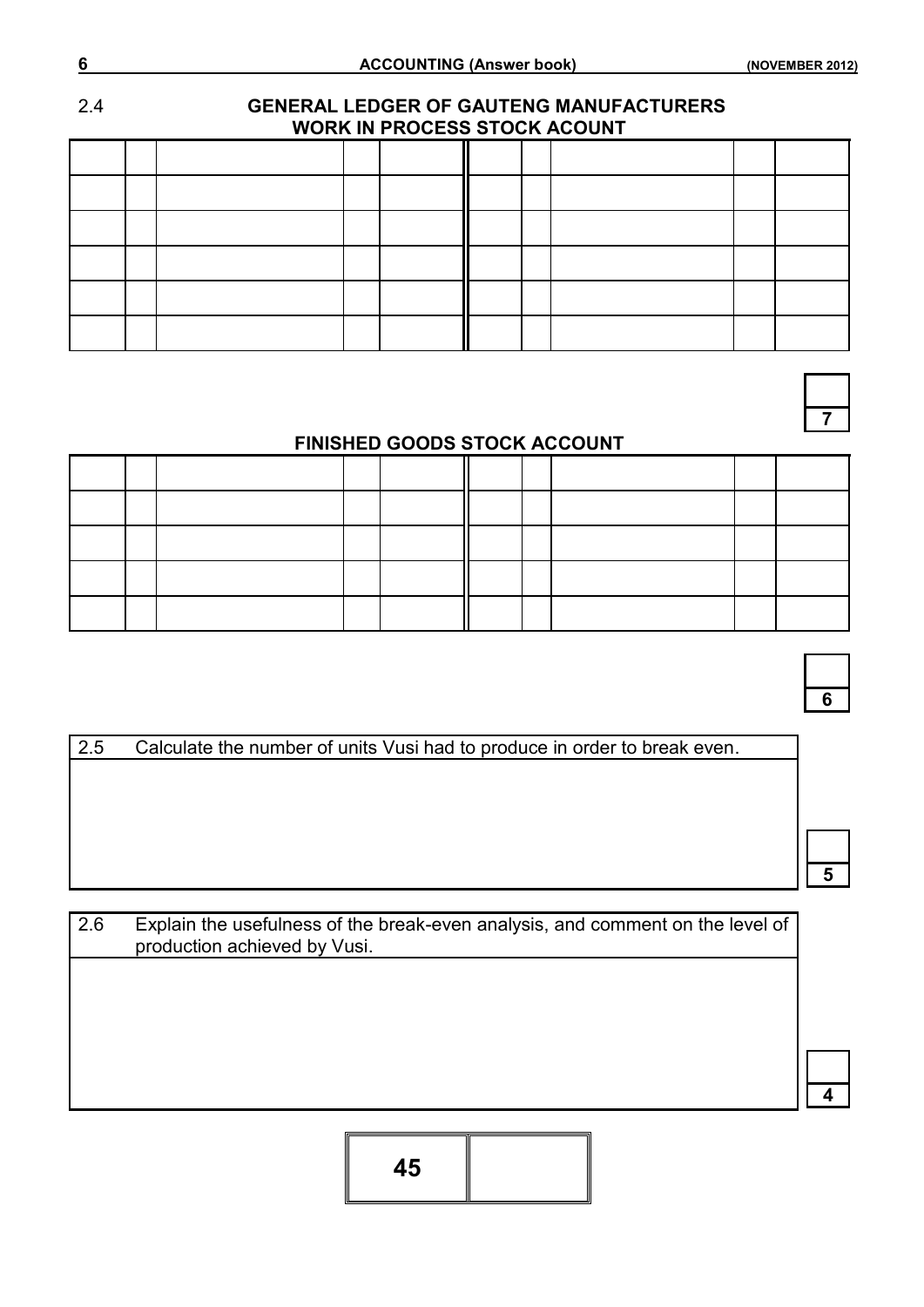**CASH BUDGETS (45 marks ; 27 minutes)**

#### 3.1 **KING DEALERS – DEBTORS COLLECTION SCHEDULE**

| <b>MONTHS</b> | <b>CREDIT SALES</b> | <b>MAY</b> | <b>JUNE</b> |  |
|---------------|---------------------|------------|-------------|--|
| March         | 61 500              |            |             |  |
| April         |                     |            |             |  |
| May           | 54 000              |            |             |  |
| June          |                     |            |             |  |
|               |                     |            |             |  |

#### 3.2 **KING DEALERS**

#### **CASH BUDGET FOR THE PERIOD 1 MAY 2012 – 30 JUNE 2012**

|                                 | <b>MAY</b> | <b>JUNE</b> |
|---------------------------------|------------|-------------|
| <b>RECEIPTS</b>                 |            |             |
| Cash sales                      | 18 000     |             |
| Cash from debtors               |            |             |
|                                 |            |             |
|                                 |            |             |
| <b>TOTAL RECEIPTS</b>           |            |             |
| <b>PAYMENTS</b>                 |            |             |
| Payments to creditors           | 47 500     |             |
| Manager's salary                | 8 500      |             |
| Wages (shop assistants)         | 12 000     |             |
| Telephone                       | 3 0 0 0    | 3 0 0 0     |
| <b>Consumable Stores</b>        | 4 600      | 4 600       |
|                                 |            |             |
|                                 |            |             |
|                                 |            |             |
|                                 |            |             |
|                                 |            |             |
| <b>TOTAL PAYMENTS</b>           |            |             |
| <b>CASH SURPLUS / (DEFICIT)</b> |            |             |
| <b>Bank (Opening balance)</b>   |            |             |
| <b>BANK (CLOSING BALANCE)</b>   |            |             |
|                                 |            |             |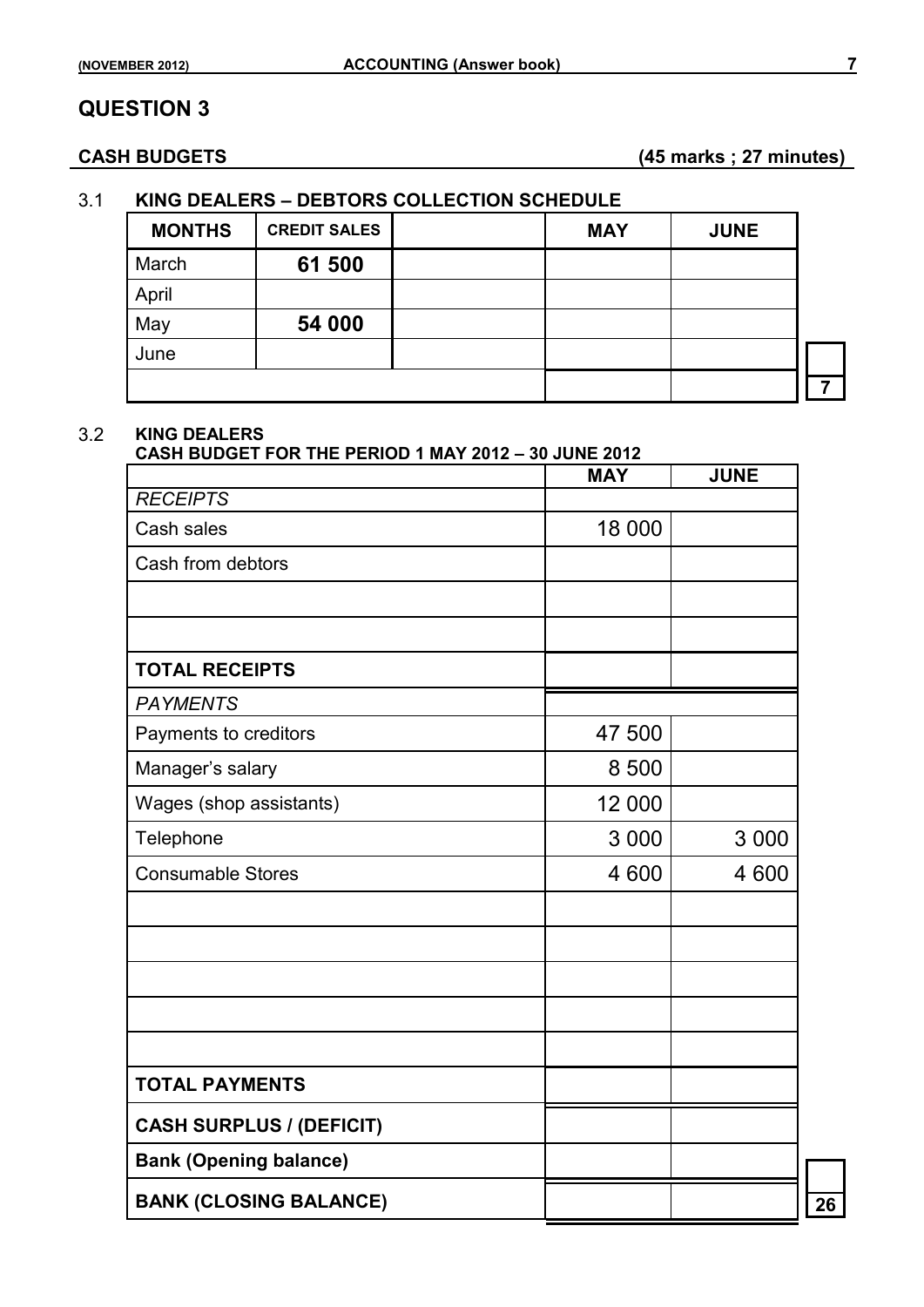**4**

**2**

**2**

**4**

3.3 D. King wants to borrow R100 000 from the bank. He intends presenting this budget as a motivation for the loan. State TWO points that you think the bank would consider before making a decision. (Quote figures)

3.4 The budgeted telephone expense for April was R3 000.

| 3.4.1 | Provide a suitable reason for the actual expense being R450 more than the<br>budgeted amount. |
|-------|-----------------------------------------------------------------------------------------------|
|       |                                                                                               |

3.4.2 Give a reason why the business decided to maintain the telephone expense at R3 000 for the budget period.

3.5 The sales assistants are dissatisfied with their wage increase.

Give TWO points to support them.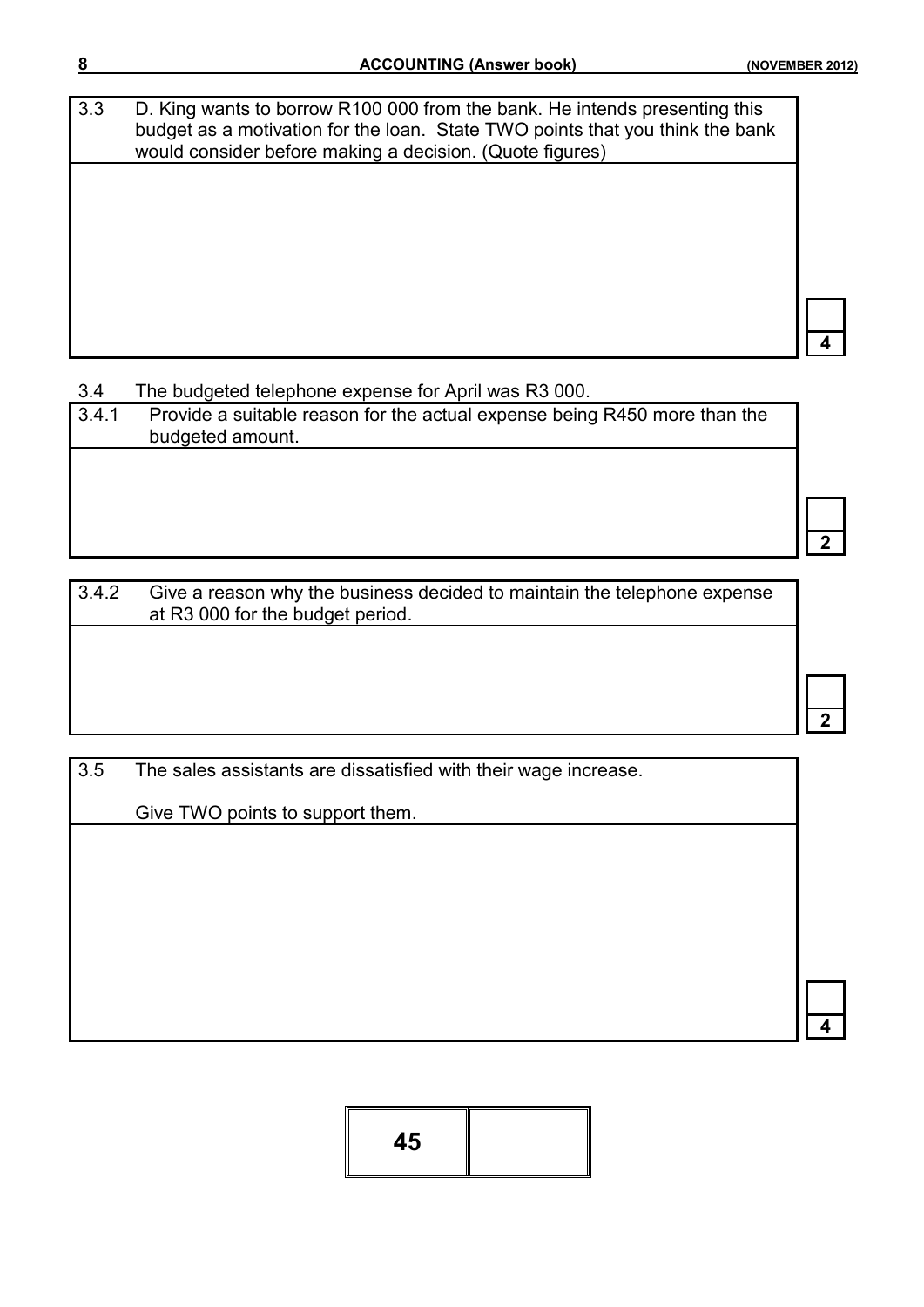#### **BANK RECONCILIATION (30 marks ; 18 minutes)**

#### 4.1 *CALCULATION OF THE BANK ACCOUNT BALANCE*

| <b>Balance</b>   | (b/d) |         | <b>CPJ Total</b> | 532 200 |
|------------------|-------|---------|------------------|---------|
| <b>CRJ Total</b> |       | 620 500 |                  |         |
|                  |       |         |                  |         |
|                  |       |         |                  |         |
|                  |       |         |                  |         |
|                  |       |         |                  |         |
|                  |       |         |                  |         |

#### 4.2 BANK RECONCILIATION ON 30 JUNE 2012

| <b>DEBIT</b> | <b>CREDIT</b> |    |
|--------------|---------------|----|
|              |               |    |
|              |               |    |
|              |               |    |
|              |               |    |
|              |               |    |
|              |               |    |
|              |               |    |
|              |               |    |
|              |               | 10 |

4.3 Explain how monthly reconciliation with the bank statement can be useful in detecting and preventing mismanagement of cash and fraud. (TWO POINTS)

**4**

**30**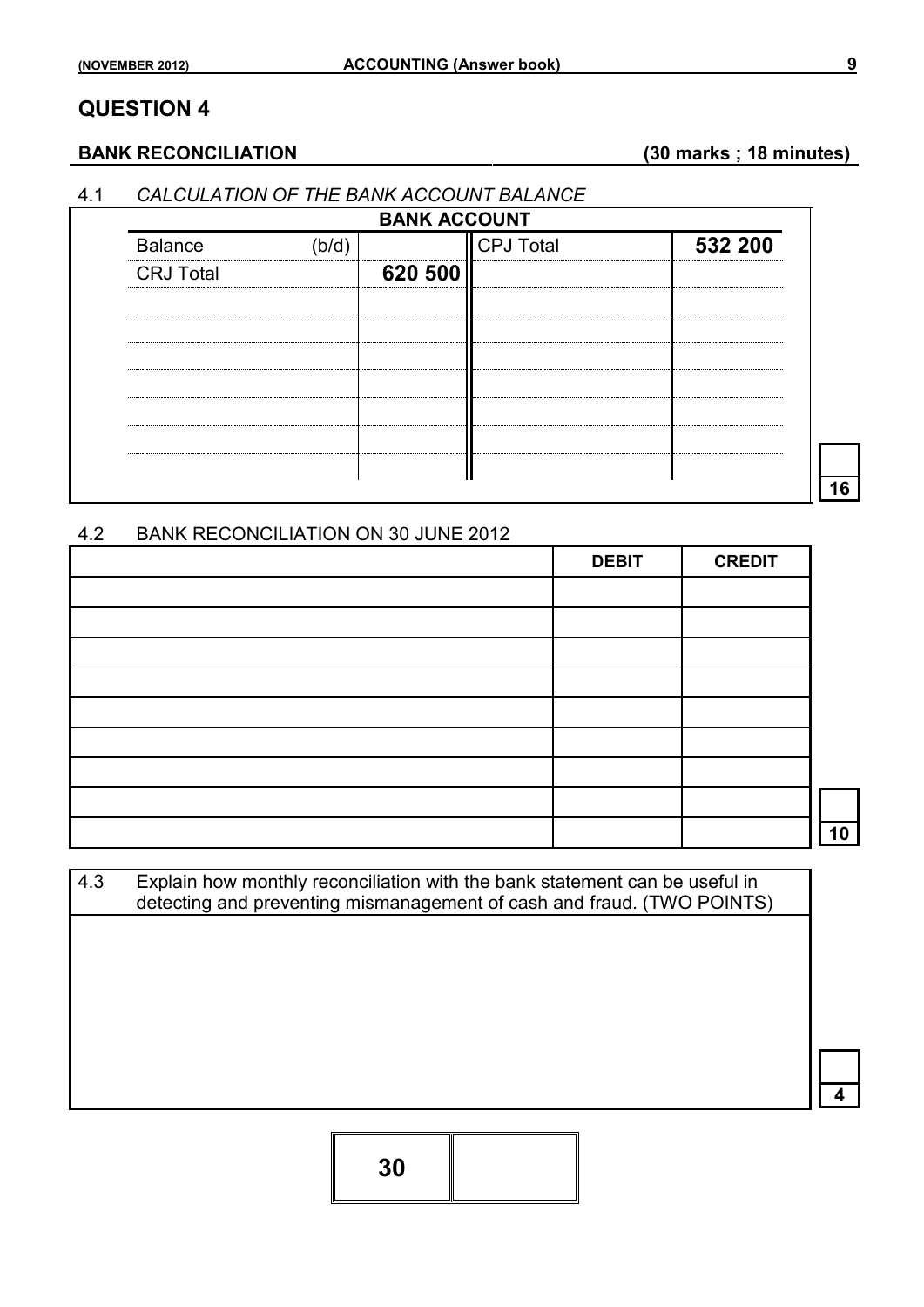#### **CLUBS AND STOCK SYSTEMS (35 marks ; 21 minutes)**

#### 5.1 **M9 TENNIS CLUB MEMBERSHIP FEE**

5.2

5.2.1 Calculate the cost of refreshments sold.

**3**

**17**

5.2.2 Calculate the total amount of refreshments purchased during the year.

**6**

**2**

5.3 Name another system that the club can use to record stock.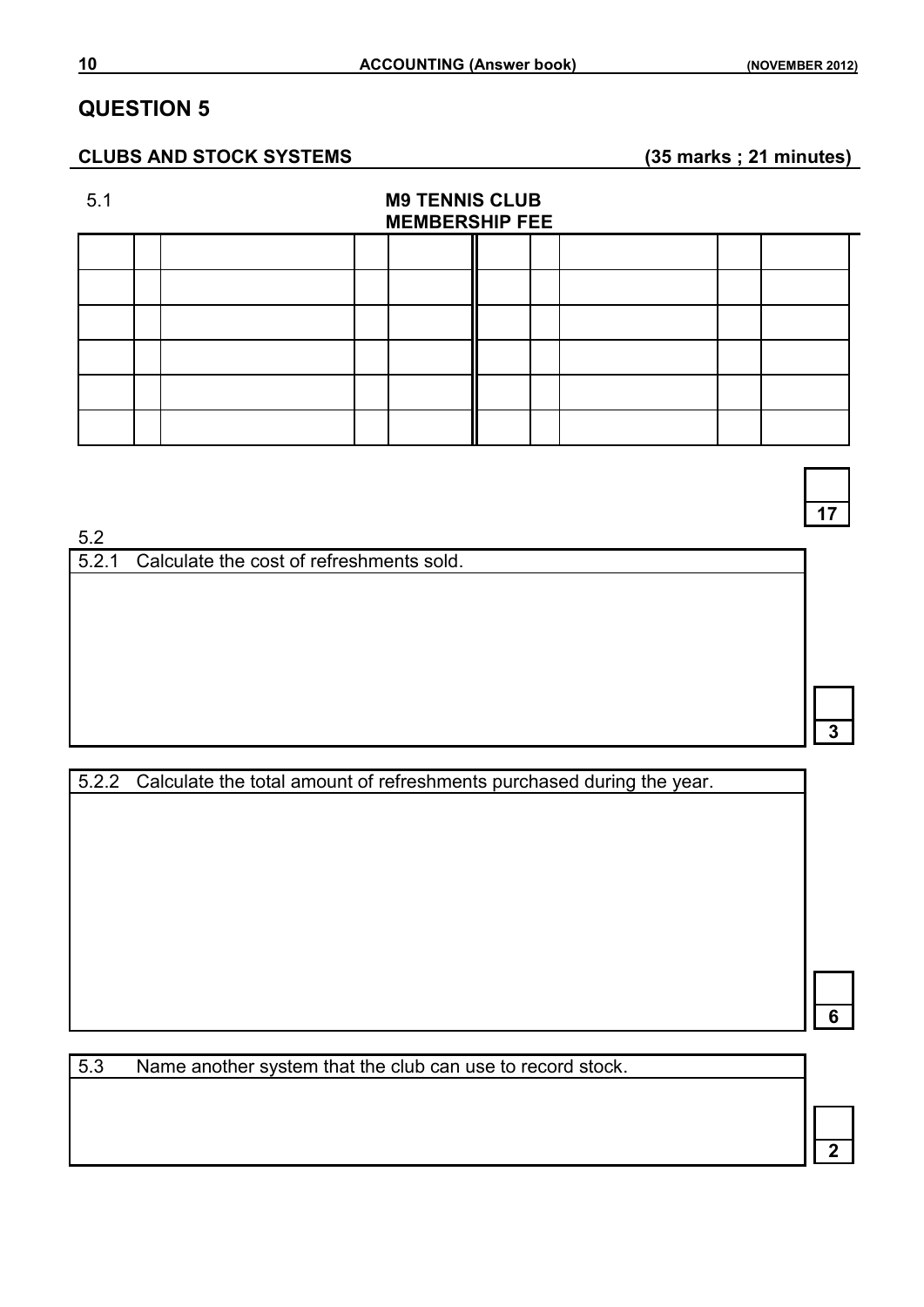| 5.4 | Is the periodic inventory system an appropriate system for the club to use?<br>Motivate your answer. |  |
|-----|------------------------------------------------------------------------------------------------------|--|
|     |                                                                                                      |  |
|     |                                                                                                      |  |
|     |                                                                                                      |  |
|     |                                                                                                      |  |
|     |                                                                                                      |  |
| 5.5 | The chairperson feels that the stock balances should not be so high.                                 |  |
|     | Suggest TWO ways in which stock can be more effectively controlled.                                  |  |

**35**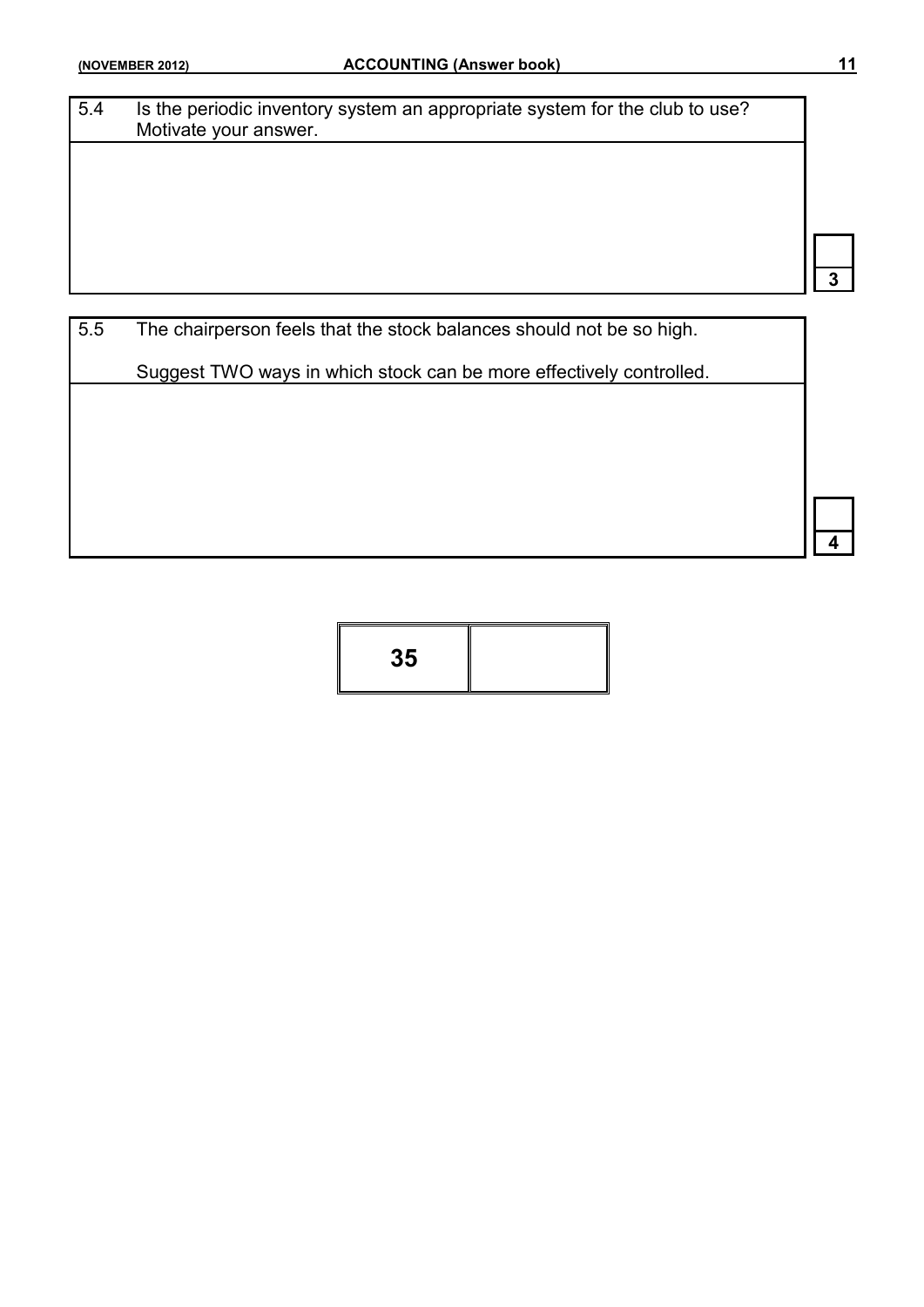#### **ASSET MANAGEMENT (40 marks ; 24 minutes)**

## 6.1 **GENERAL LEDGER OF HARRY'S TRADERS**

| <b>EQUIPMENT</b> |  |  |  |  |  |  |  |  |
|------------------|--|--|--|--|--|--|--|--|
|                  |  |  |  |  |  |  |  |  |
|                  |  |  |  |  |  |  |  |  |
|                  |  |  |  |  |  |  |  |  |
|                  |  |  |  |  |  |  |  |  |
|                  |  |  |  |  |  |  |  |  |

# **6**

#### **ASSET DISPOSAL**

**8**

| <b>TANGIBLE ASSETS</b>                                | <b>VEHICLES</b> | <b>EQUIPMENT</b> |
|-------------------------------------------------------|-----------------|------------------|
| Cost (1 March 2011)                                   | 175 000         | 92 400           |
| Accumulated Depreciation (1 March 2011)               |                 |                  |
| <b>CARRYING VALUE (1 March 2011)</b>                  |                 |                  |
| Movements:                                            |                 |                  |
|                                                       |                 |                  |
|                                                       |                 |                  |
|                                                       |                 |                  |
| <b>CARRYING VALUE (29 February 2012)</b>              |                 |                  |
| Cost (29 February 2012)                               |                 |                  |
| <b>Accumulated Depreciation</b><br>(29 February 2012) |                 |                  |